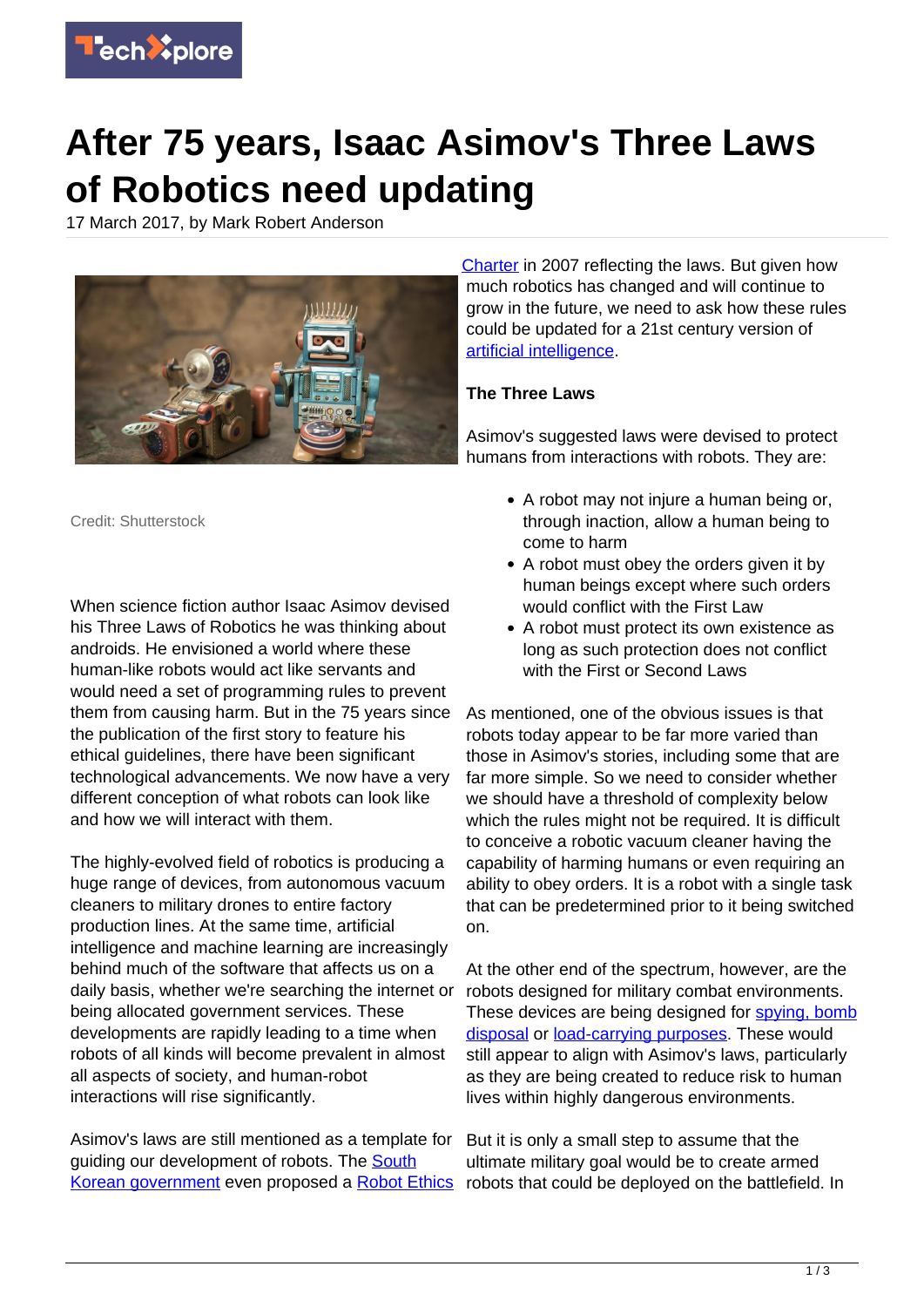

this situation, the First Law – not harming humans – been well researched in the field of AI and the becomes hugely problematic. The role of the military is often to save the lives of soldiers and civilians but often by harming its enemies on the battlefield. So the laws might need to be considered With this in mind, a [robot](https://techxplore.com/tags/robot/) could only operate within from different perspectives or interpretations.

The laws' ambiguity has led [authors,](https://en.wikipedia.org/wiki/Three_Laws_of_Robotics#Alterations) including [Asimov](http://www.historyofinformation.com/expanded.php?id=4108), to explore how they could be misinterpreted or incorrectly applied. One issue is that they don't actually define what a robot is. As research pushes the boundaries of technology, there are emerging branches of robotics looking at more molecular devices.

For example, "robots" [made from DNA and proteins](https://www.sciencedaily.com/releases/2017/03/170302090817.htm) them with a [much more comprehensive set of laws](https://akikok012um1.wordpress.com/japans-ten-principles-of-robot-law/). could be used in surgery to correct gene disorders. In theory, these devices should really follow Asimov's laws. But for them to follow orders via DNA signals they would essentially have to become potential for hurt should humans start to fall in love an integral part of the human they were working on. with robots. This integration would then make it difficult to determine whether the robot was independent enough to fall under the laws or operate outside of them. And on a practical level it would be impossible for it to determine whether any orders it received would cause harm to the human if carried out.

There's also the question of what counts as harming a human being. This could be an issue when considering the development of robot babies in Japan, for example. If a human were to adopt one of these robots it might arguably cause emotional or psychological harm. But this harm may not have come about from the direct actions of the robot or become apparent until many years after the human-robot interaction has ended. This problem could even apply to much simpler AI, such as the use of machine learning to create [music that](https://www.sciencedaily.com/releases/2017/03/170309120651.htm) [elicits emotions.](https://www.sciencedaily.com/releases/2017/03/170309120651.htm)

## **Practical problems**

The other big issue with the laws is that we would need a significant advancement in AI for robots to actually be able to follow them. The goal of AI research is sometimes described as developing machines that can [think and act rationally and like a](https://people.eecs.berkeley.edu/~russell/intro.html) [human.](https://people.eecs.berkeley.edu/~russell/intro.html) So far, emulating human behaviour has not

development of rational behaviour has focused on limited, well defined areas.

a very limited sphere and any rational application of the laws would be highly restricted. Even that might not be possible with current technology, as a system that could reason and make decisions based on the laws would need considerable computational power.

Given all these issues, Asimov's laws offer little more than founding principles for someone wanting to create a robotic code today. We need to follow That said, without significant developments in AI, implementing such laws will remain an impossible task. And that's before we even consider the

This article was originally published on [The](http://theconversation.com) [Conversation](http://theconversation.com). Read the [original article.](https://theconversation.com/after-75-years-isaac-asimovs-three-laws-of-robotics-need-updating-74501)

Provided by The Conversation